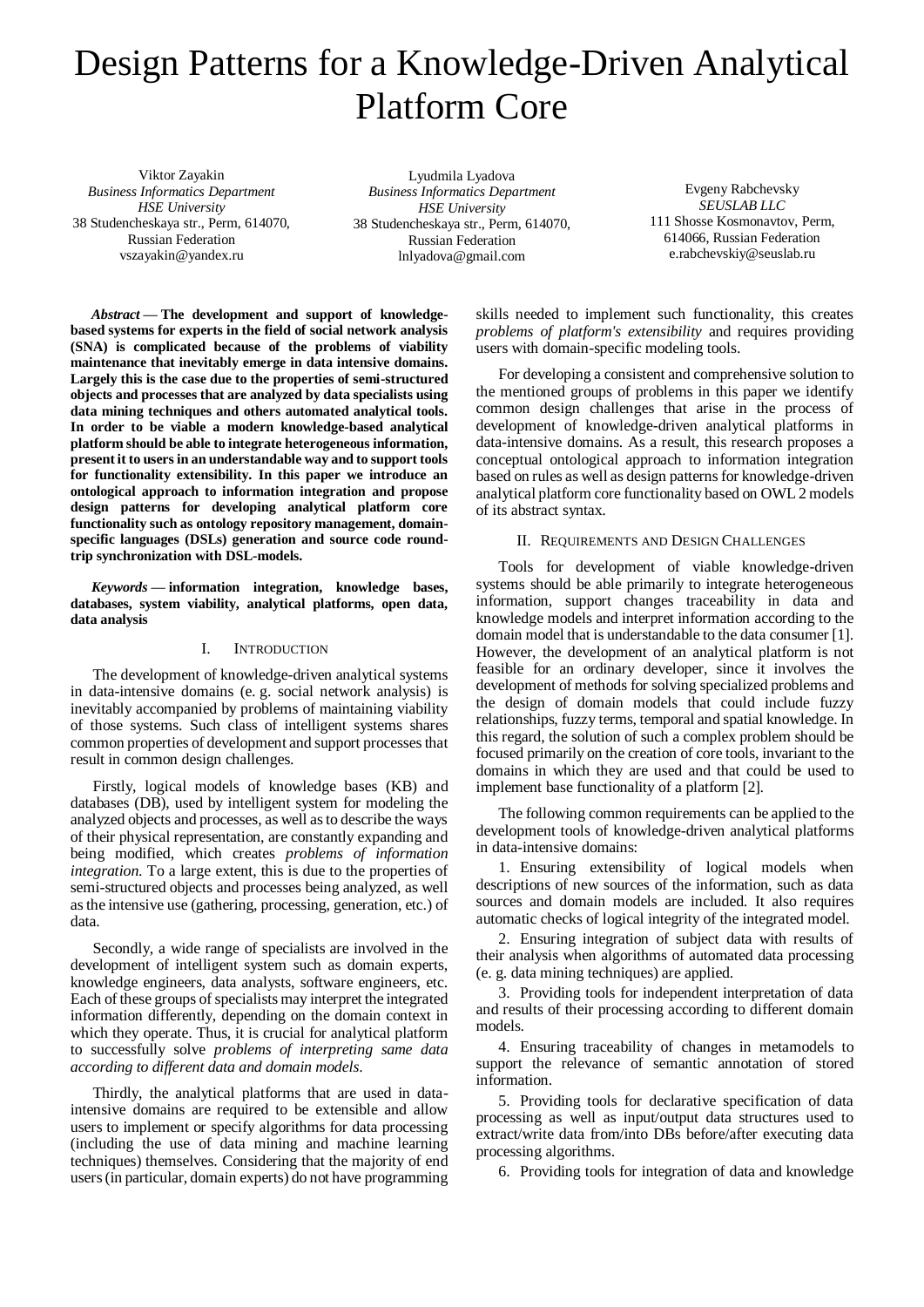models with software modules which implement data processing algorithms.

Related work in the field of knowledge-driven analytical platforms development includes the development of approaches to information integration and data federation. The vast majority of existing approaches are based on ontologies [3]. These approaches combine ontological descriptions of integrated sources and the descriptions of mappings and transformations between ontologies and information sources into a multifaceted ontology [4, 5].

Existing approaches are specifically designed to independently model and integrate various aspects of an intelligent system, namely, data structures (databases, event logs, texts), domains, data processing tasks, domain-specific languages, etc. This approach also provides a straightforward extension of the integration model, allowing to embed a new ontology by describing axiomatic relations between its elements and elements of previously formed ontologies. The implementations of multifaceted ontology-based information integration are used to design data architecture for networked enterprises [6], integrate spatial DBs [7], construct or transform queries to distributed DBs [8, 9, 10], describe and form datasets for machine leaning tasks [11].

Based on the analysis of modern tools for the development of knowledge-driven analytical platforms, following common design challenges could be stated:

1. Integration of information (data sources models, data processing problems descriptions, domain models) at the level of source metamodels which are described independently of each other. It allows for metamodels to be described by different teams or to be imported from the Web and reused in the process of system development and maintenance.

2. Automated interpretation of data based on formal description of logical constraints and domain rules. It allows to use single inference subsystem to restructure data according to different models which helps to deduplicate and/or reduce the volume of stored information.

3. DSL integration for specification of data processing modules for gathering, preprocessing, analyzing and interpreting data. It requires the development of DSM subsystem. In exchange this provides users with tools to extend the functionality of the platform independently of its developers.

4. Integration of problem solvers based on declarative specifications of platform modules. It allows to generate specified versions of scripts and applications and to call them by providing a declarative description of input data, and parametrized attributes.

5. Composition of data processing modules into pipelines based on input and output data structures descriptions. It allows to automatically infer in which sequence data processing modules can be called. This can be used to orchestrate data processing tasks and manage data flows by such systems as Apache NiFi.

## III. ONTOLOGICAL APPROACH TO INFORMATION **INTEGRATION**

The problem of information integration appears to be central in knowledge-driven analytical platform development. Without solving this problem, it is problematic to provide users with data to analyze in a transparent and comprehensible way which creates difficulties for them when choosing analytical techniques, methods and tools for data to be processed. Considering that in data-intensive domains data models are iteratively evolving it is crucial to develop an approach to information integration which would serve as a framework for managing multiple sources description.

Though existing approaches [6-11] allow to model and integrate source descriptions, they are restricted in terms of managing different versions of the same models resulting in changes traceability difficulties. For this reason, we introduce an ontological approach to information integration which helps to overcome described problem.

The proposed approach to information integration helps to organize information that is used in the processes of applying methods of automated data analysis and interpreting the results of analysis using expert knowledge of domain (Fig. 1).

The main idea of the approach is to model various information sources (using relevant terminology for context of the source) independently using ontologies. Then, elements of integrated ontologies are linked (or mapped) together using production rules or logical restrictions which allows automatic inference using semantic reasoners (e. g. Pellet, ELK, HermiT, etc.). There is a set of languages that could be used to formally describe ontologies and rules such as OWL 2, SWRL and RIF.

This approach can be called interpretive. Initially, ontology individuals are annotated according to the concepts in the ontology that describes some data source. When used to solve analytical problem, individuals are interpreted in terms of an ontology that models the conceptual scheme of this problem, according to the rules or logical restrictions. Similarly, the results of the analysis which are annotated using the concepts of the problem ontology, then are interpreted in the context of the ontology that models domain defined by experts and conceptualized by knowledge engineer.



Fig. 1. The model of process of data analysis and interpretation

The process of data analysis and interpretation includes following steps:

1. A data analyst, based on the analytical problem being solved, determines the method for solving it.

2. A software engineer implements algorithms for selected method(s).

3. A domain expert and a knowledge engineer formulate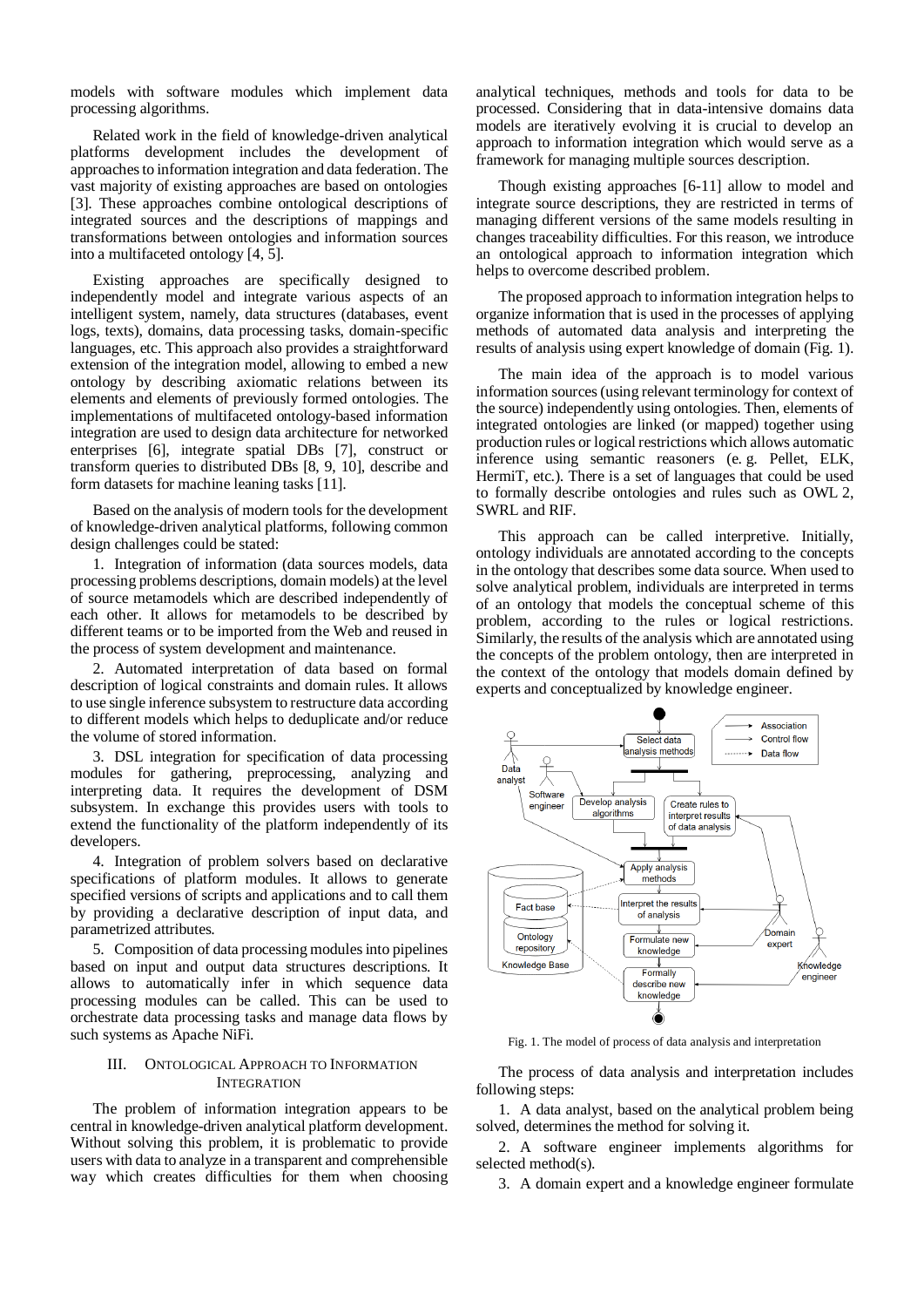rules and logical restrictions for interpreting the results of data analysis based on the possible outputs of the analysis methods.

4. A domain expert formulates new knowledge about the domain after interpreting the results.

5. Corresponding knowledge models then can be refined by a knowledge engineer by describing new patterns based on the extracted knowledge.

Knowledge base (Fig. 2) is structurally divided into three groups of ontologies according to the type of modeled information:

1. Knowledge about data and data sources (Data Source ontologies). They may include information about data types, data storage formats, relations arity, attributes, etc.

2. Knowledge about data processing problems that use subject data to infer new facts and extract new knowledge (Problem ontologies). They may include information about the structure of input and output data for data processing procedures (e. g. data mining algorithms), links to externally executed scripts, the sequence of procedure calls, etc.

3. Domain knowledge (Domain ontologies). They may include concepts of the domain, as well as axiomatic statements that model the limitations of the domain.



Fig. 2. The basic structure of knowledge base

In practice, the proposed approach allows to avoid data duplication. Data interpretation is determined while processing user query according to the context defined by ontologies. At the same time, it is possible to trace which facts and at what stage of processing was fetched or inferred. Facts gathered from a source (for example, from a specific social network) would be annotated using an ontology that describes this source. The results of data analysis (for example, the identifiers of duplicated objects) would be annotated using concrete problem ontology. This increases the transparency of the data and allows to present the same information to different platform users according to the terminology they are familiar with.

Moreover, the proposed approach allows to manage and integrate different versions of ontologies to ensure traceability of changes in the same fashion as different types of ontologies which is not supported by existing approaches. We can simply copy an old version of ontology, modify it and define new rules and logical restrictions to bind elements of two versions of the same ontology.

## IV. DESCRIPTION OF DESIGN PATTERNS

## *A. An Approach to Analytical Platform Development*

According to [13], in order to develop a modern knowledge-driven analytical platform it is crucial to define its core functionality and to create tools which will allow to implement its base modules for gathering, preprocessing, analyzing and interpreting data. Then it will be possible to extend platform specifying new functionality by adapting its base modules.

In this paper we propose (Fig. 3) that new modules of an analytical platform are specified by users using a set of visual domain-specific languages generated on top of ontologies which are integrated in the knowledge base [5]. As a result, using generated DSLs, users who are not familiar with programming will be able to specify the modules and functions of the platform adapting existing functionality to their specialized problems [14]. At the same time, to support the uniformity of the resources description, DSLs themselves can also be represented as ontologies.



Fig. 3. An Approach to Analytical Platform Development

An approach to information integration, in that regard, is used to describe data structures of inputs and outputs that could be queried from fact base and passed into platform modules instances. Besides, analytical platform modules' ontologies form base functionality of concrete analytical platform (for instance, platform for social network analysis) to be implemented using core functionality of a platform and could import, reuse and extend integrated information ontologies as well.

In order to execute approach to analytical platform development core functionality should allow to:

manage ontologies;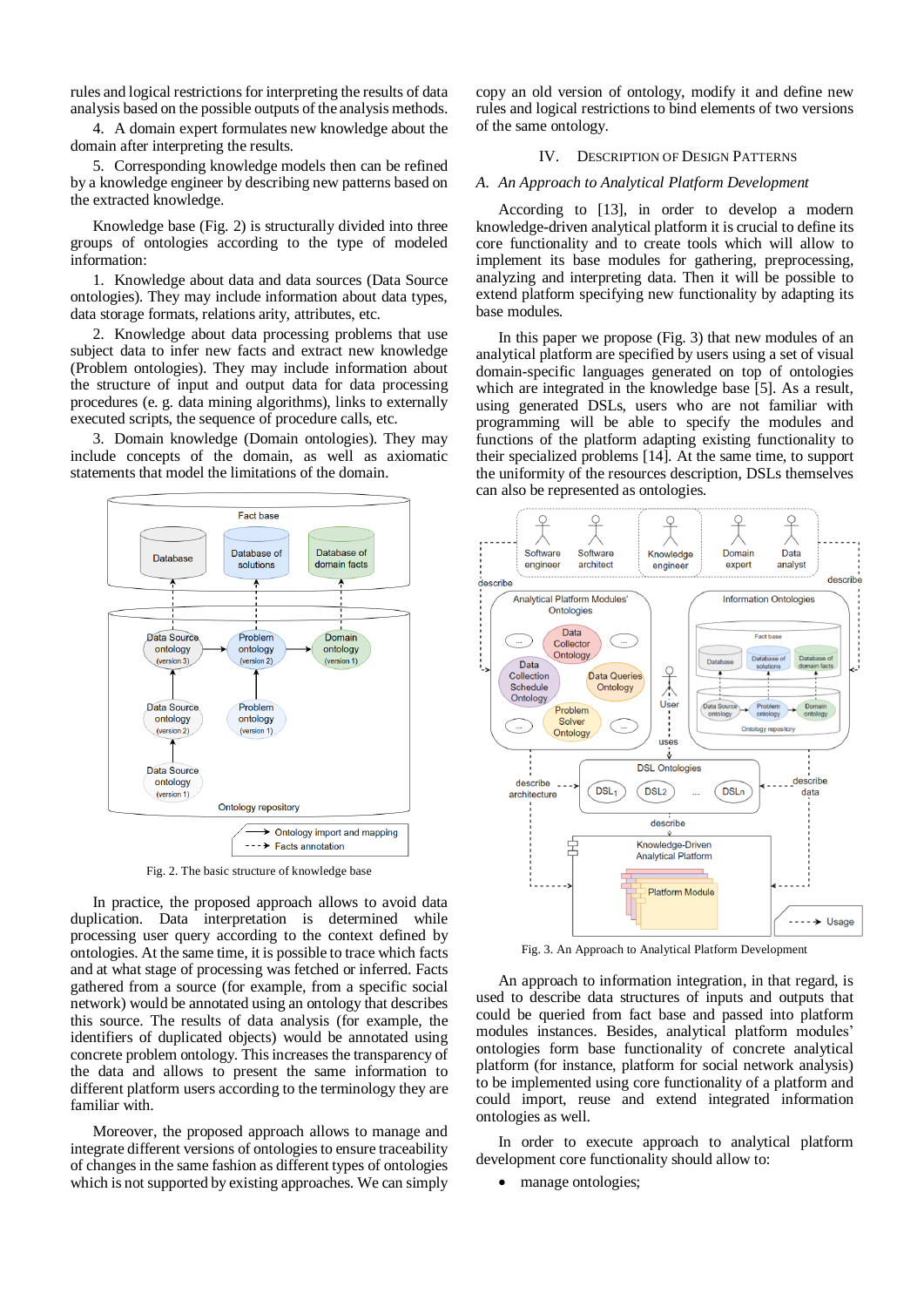- generate DSLs and visual editors for them;
- synchronize DSL-models with source code of the platform modules;
- execute problem solvers;
- manage problem solvers pipelines;
- $e$  etc.

Thus, it is important to develop design patterns for the common core of different analytical platforms which could be developed using this approach. The specification of OWL 2 language [12] is used for this purpose. It contains the set of UML class diagrams and allows to extend them introducing new elements (which are highlighted in **bold**) to form the patterns.

## *B. Pattern for Importing Ontologies*

The pattern for importing ontologies (Fig. 4) describes the taxonomy of integrated sources descriptions, as well as the types of logical restrictions that can be used to link elements of several ontologies.



Fig. 4. The model of the pattern for integrating ontologies

Ontology which describes an integrated source of information is modeled by *InformationOntology* class which has three subclasses (*DataSourceOntology*, *ProblemOntology*, *DomainOntology*) according to every type of ontologies in the knowledge base. In order to identify ontology and all its versions IRIs are used.

Elements of ontologies (classes, object properties, datatype properties, etc.) are linked using either *SWRLRules*  or *Axioms* that could be modeled using OWL 2 expressive capabilities. *SWRLRules* are one of the ways to define ontological mappings and logical restrictions within ontology. Just like axioms, they can be interpreted by reasoners (e.g., Pellet) to obtain new facts based on the information that gathered from data sources and stored in the fact base.

## *C. Pattern for Ontology-Based Metamodeling*

The pattern for ontology-based metamoding (Fig. 5) is intended to be able to create metamodels are defined in the form of ontologies for describing DSLs and input/output data structures for problem solvers on top of integrated in knowledge base ontologies.

For each *Ontology* could be defined *SubOntology* that specify it. It is used to choose elements of the specified ontology that will form a model of an integrated DSL. It is constrained that *SubOntology* only can specify existing elements on an ontology, which is why elements added into *SubOntology* can only be *SubEntities* (e. g. subclasses and subproperties).

*AssertionSubOntology* which is the subtype of *SubOntology* is also used to specify ontologies but only by adding individuals and assertions involving them. It allows to ensure that new elements and axioms in *AssertionSubOntology* do not change the structure of metamodel that is defined by specified ontology. *AssertionSubOntologies* are supposed to be used to define concrete models according to the DSL and specify data structures of inputs and outputs for platform modules.



Fig. 5. The model of the pattern for ontology-based metamodeling

#### *D. Pattern for Integrating DSLs*

The pattern for integrating DSLs (Fig. 6) specify the ontological metamodeling pattern for generating and integrating DSLs to create languages to specify data processing modules in order to formally describe and manage the architecture of the analytical platform.



Fig. 6. The model of the pattern for integrating DSLs

Classes and properties of ontologies that are specified by *SubOntology* can used to form *DSLMetaModel*, and *DSLConcreteModel* is used to define models using DSL. *DSLConcreteModel* is a subclass of *AssertionSubOntology*, thus, added elements of DSL-models are individuals. The definition of *DSLEnities* as ontology classes and properties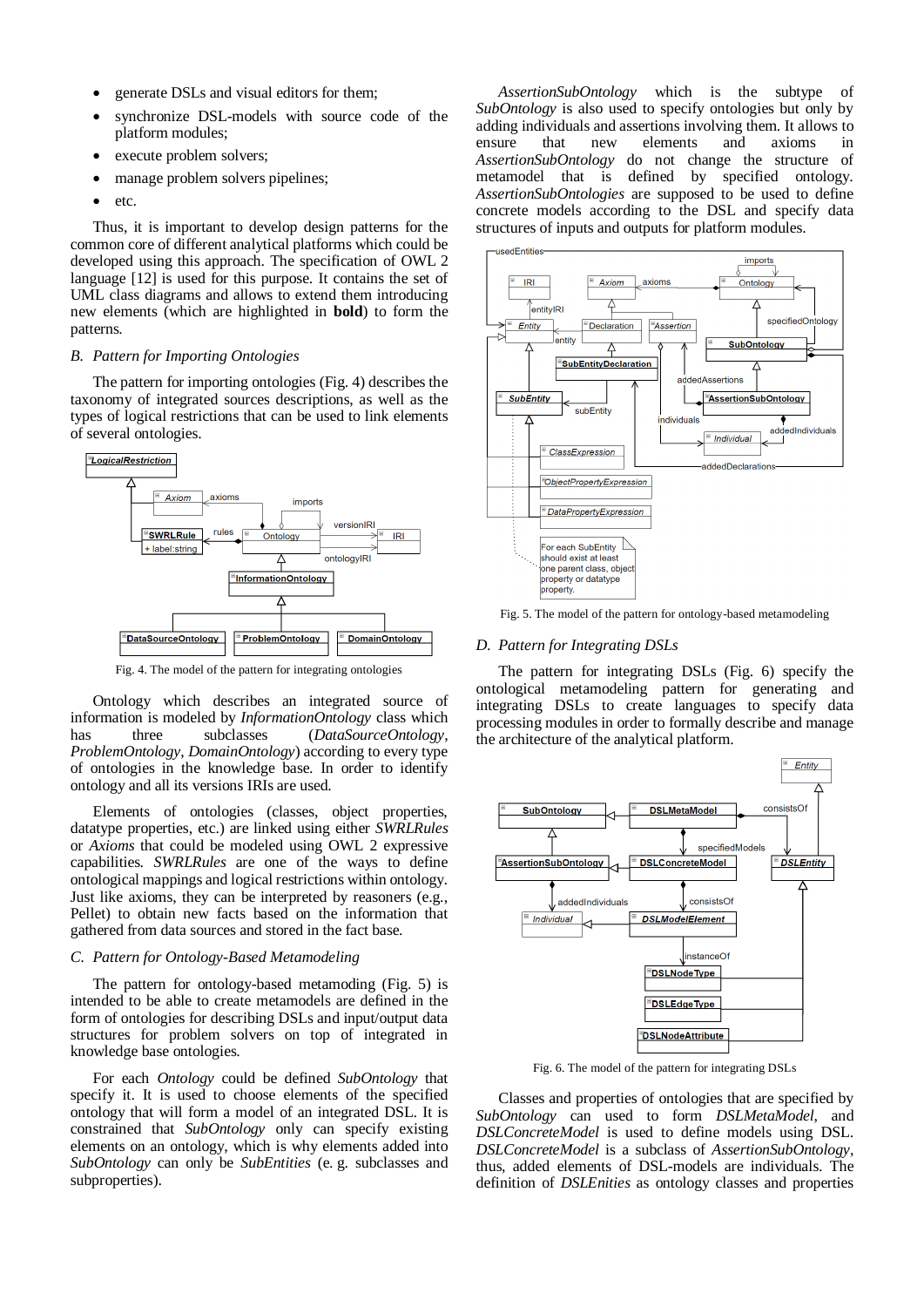allows to integrate them for inference of new facts which could be then automatically conceptualized in terms of *InformationOntologies*.

## *E. Pattern for Integrating Problem Solvers*

The pattern for integrating problem solvers (Fig. 7) describes the structure of entities that are used to implement data processing modules of a platform using generated DSLs. The implementation of this pattern requires to coordinate the processes of designing platform modules using DSL, implementing algorithms for problem solvers, and modeling the structure of input and output data for the problems to be solved by platform modules.



Fig. 7. The model of the pattern for integrating problem solvers

A set of *DSLConcreteModels* is used to describe an architecture of a platform's Modules which are interpreted by platform's core. Every *Module* includes *ProblemSolvers* that are executed by the core. Each *ProblemSolver* are linked to the *Problem* description which is defined by some *ProblemOntology*. *DataStructureOntology* specifies input and output data structures of a *Problem* which allows to infer if one *Problem* can be solved *following* another one when defining a data processing pipeline.

## V. FUNCTIONALITY OF ANALYTICAL PLATFORM CORE

It is assumed that the developed design patterns can be used to develop the analytical platform core. In order to demonstrate the principal possibility of creating such a subsystem, in this section we describe the functionality of the core.

We propose that the knowledge engineer is responsible for managing the ontology repository (Fig. 8). He can *create ontologies* in a form of files corresponding to the OWL 2 with the assignment of a URI for the ontology and all its elements (classes, properties, etc.). Once created, the ontology file should be available for opening externally in an ontology editor (e.g., Protege) to directly fill the ontology with axioms and rules.

It is also possible to create the special kinds of ontologies based on the existing ones. As was mentioned, a subontology (*Create a Subontology*) allows definition of a new element (class, property) if it is located within the existing taxonomies of an original ontology. In an assertion subontology (*Create an Assertion Subontology*) it is strictly individuals that are available for creation, as well as the assignment of property values to them.

In the process of creating a subontology, the knowledge engineer selects a part of the taxonomies of classes and properties that are transferred to the subontology. This requires performing a reasoning to restore domains and ranges of properties if they are represented by classes that are removed from the taxonomy of the original ontology.

In addition, it is crucial to be able to *Validate a subontology* to verify the consistency of the creation of any elements in a subontology (or an assertion subontology) within the taxonomies of the original ontology.

If it is needed to use an existing ontology it can be imported into the repository (*Import ontology*) from a remote server or a local file. After the import, a duplicate ontology is created separately within repository not to cause any conflict with files in the internal file system of the host operating system. For the purpose of building ontologies using existing ones there is a use case *Reference an ontology*, which allows elements of an existing ontology to be reused in the selected ontology.



Fig. 8. The functionality of managing the repository of ontologies

According to an approach to analytical platform development, the software architect can use the platform core to *create DSLs* (Fig. 9) which provides users with tools to specify platform modules in a declarative way using visual editors. Using the pattern for integrating DSLs we can easily define which elements of selected ontologies (i. e. which parts of taxonomies) form a concrete DSL metamodel using the level of abstraction that is provided by subontologies.

It is proposed that classes of the ontology that describe a DSL are used to represent classes of model elements (node types), object properties are used to depict relationships between classes (edge types) and datatype properties are used to list classes' attributes. Thus, a concrete model that is created according to DSL can only contain elements, edges between them and attribute values that can be represented as an assertion subontology.

In addition, the core allows the software engineer to *generate source code* of platform modules. For instance, we can transform an ontology as a set of classes that are translated to Python 3 programming language to be used as a blueprint of a problem solver.

Similar to DSL metamodels, the data engineer (Fig. 10) can define metamodels of input and output data structure (*Describe data structure for a problem*) as a subontologies. Then, based on them the data analyst can describe and extract